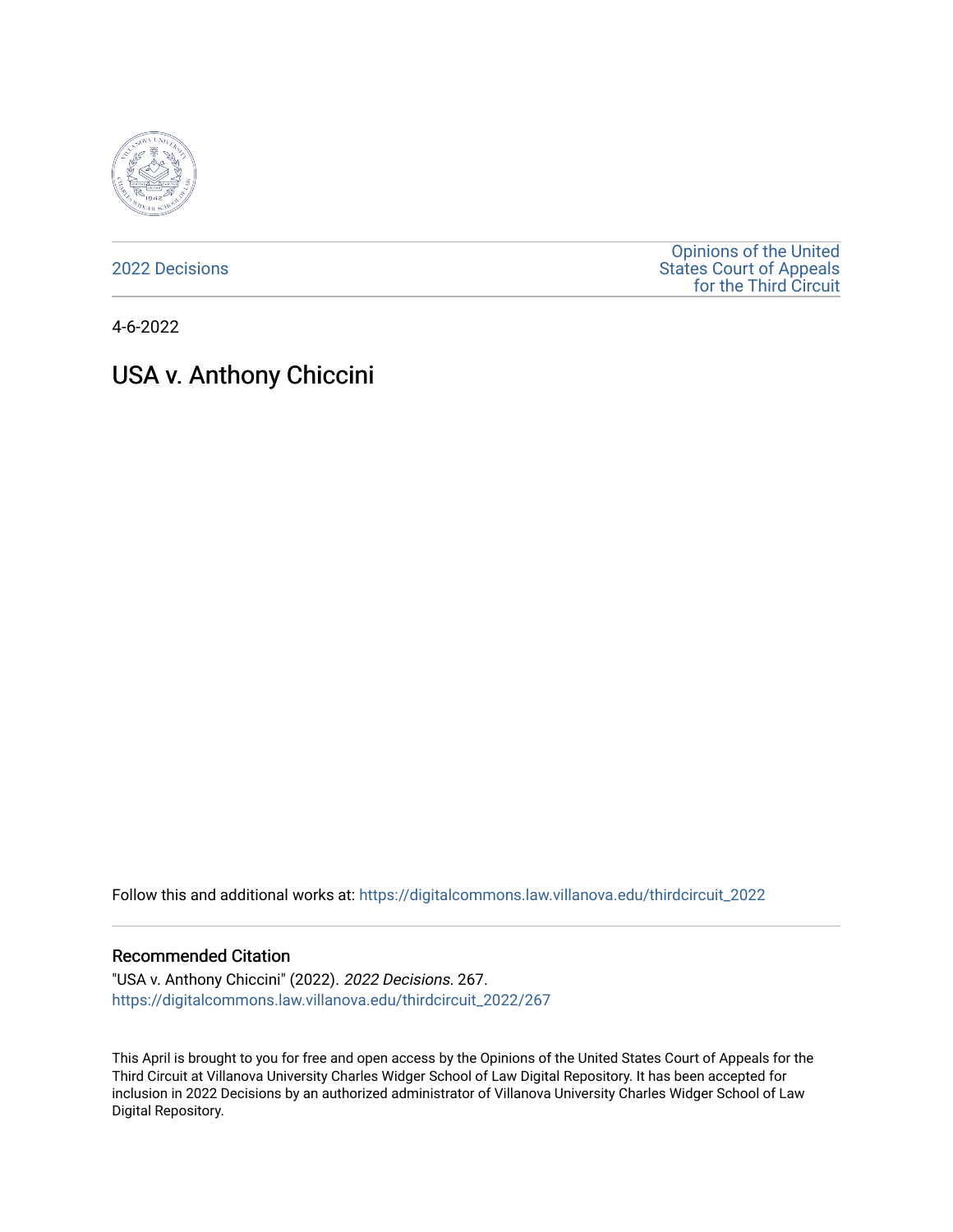## **NOT PRECEDENTIAL**

# UNITED STATES COURT OF APPEALS FOR THE THIRD CIRCUIT

\_\_\_\_\_\_\_\_\_\_\_\_\_

No. 21-1036 \_\_\_\_\_\_\_\_\_\_\_\_\_

### UNITED STATES OF AMERICA

v.

ANTHONY CHICCINI, Appellant

\_\_\_\_\_\_\_\_\_\_\_\_\_

On Appeal from the United States District Court for the Eastern District of Pennsylvania (D.C. No. 2:18-cr-00255-001) District Judge: Honorable Eduardo C. Robreno

\_\_\_\_\_\_\_\_\_\_\_\_\_

Submitted Pursuant to Third Circuit L.A.R. 34.1(a) January 24, 2022

 $\mathcal{L}=\mathcal{L}$ 

Before: CHAGARES, Chief Judge, McKEE and MATEY, Circuit Judges.

(Filed: April 6, 2022)

# OPINION \_\_\_\_\_\_\_\_\_\_\_\_\_\_\_\_\_\_\_\_\_

\_\_\_\_\_\_\_\_\_\_\_\_\_\_\_\_\_\_\_\_\_

CHAGARES, Chief Judge.

This disposition is not an opinion of the full Court and pursuant to I.O.P. 5.7 does not constitute binding precedent.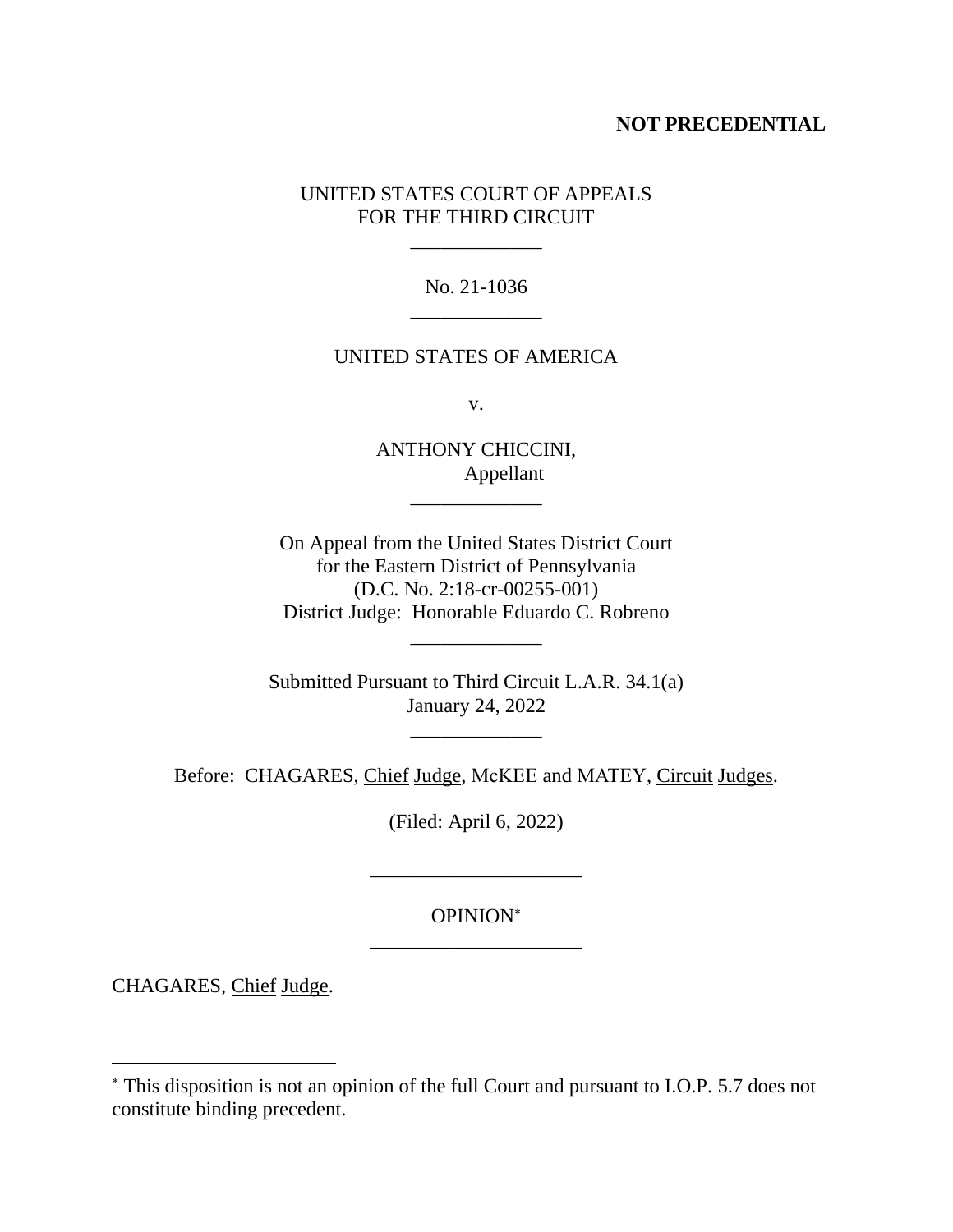Anthony Chiccini pled guilty to three counts of possessing and receiving child pornography and was sentenced to 235 months of imprisonment. Chiccini argues that the District Court incorrectly calculated his sentencing guidelines range by failing to apply a two-level offense reduction under United States Sentencing Commission Guidelines Manual (the "Guidelines" or "U.S.S.G.") § 2G2.2(b)(1) for individuals convicted of receipt but who did not distribute or intend to distribute the material. We will vacate Chiccini's sentence and remand for resentencing for the reasons we explain below.

I.

In 2018, Adobe Systems Inc. submitted nine tips to the National Center for Missing and Exploited Children regarding an Adobe account belonging to 73-year-old Chiccini that contained "numerous images depicting child pornography." Presentence Report ("PSR") ¶ 7. The case was referred to the Federal Bureau of Investigation ("FBI"), which conducted a search of Chiccini's residence. After a forensic examination, the FBI uncovered over 1,300 images on Chiccini's desktop computer, smartphone, laptop, and Adobe Cloud account. Chiccini was charged with three counts of possessing and receiving child pornography (hereinafter, "the material" or "the depictions"). Counts One and Two charged a violation of 18 U.S.C. § 2252(a)(2) for "receipt" of the material, and Count Three charged a violation of 18 U.S.C. § 2252(a)(4)(B) for "possession" of the material. Chiccini pled guilty to both the receipt and possession offenses.

"Receipt" carries steeper penalties than "possession" under 18 U.S.C. § 2252. Unlike simple possession, which has no statutory mandatory minimum, receipt carries a five-year mandatory minimum sentence. 18 U.S.C. § 2252(b)(1). The two offenses are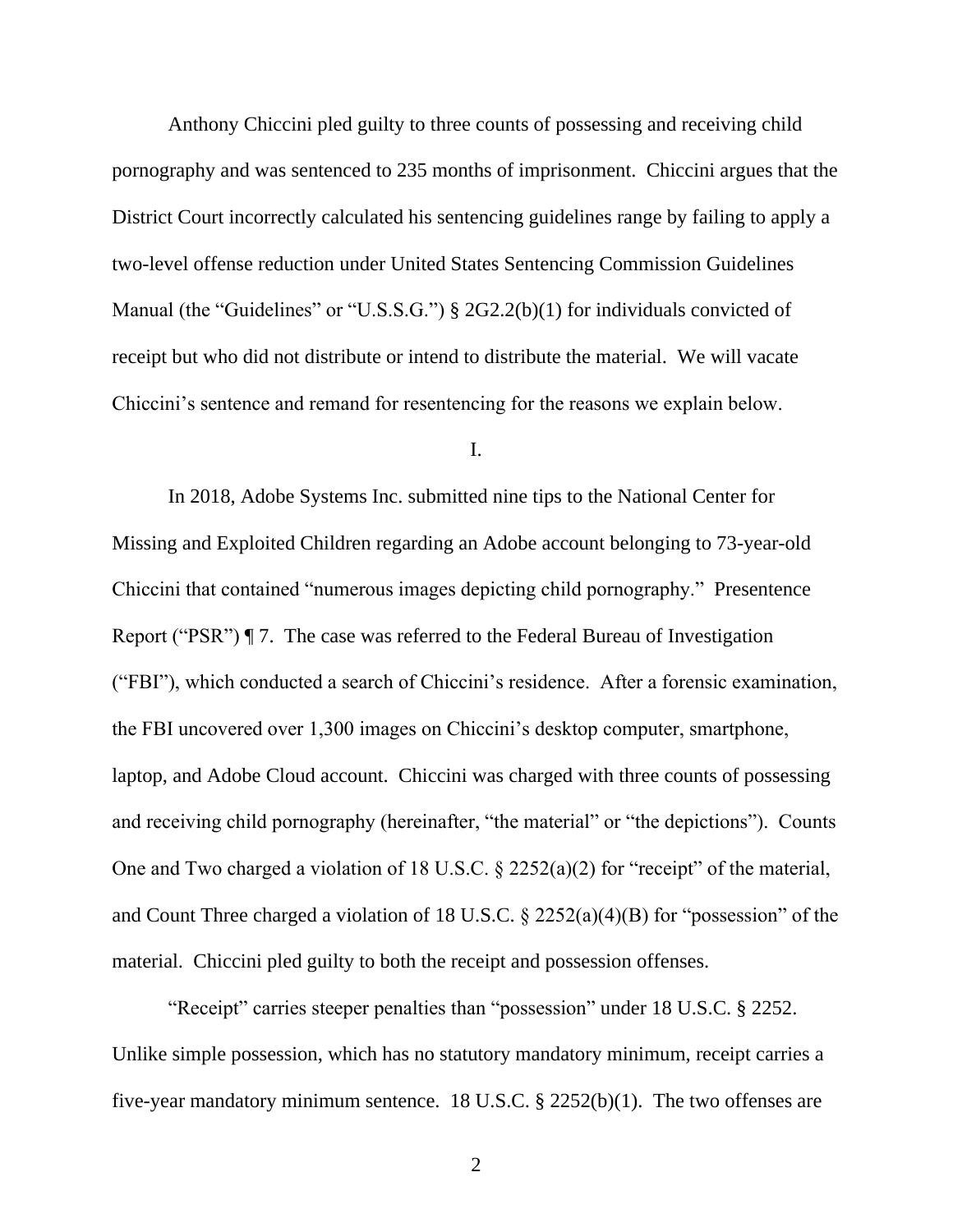also treated differently in the Guidelines. The Guidelines provide a base offense level of 18 for possession and 22 for receipt. U.S.S.G. § 2G2.2(a). But a defendant convicted of receipt has an opportunity to receive a two-level reduction in his base offense level if his "conduct was limited to the receipt or solicitation of material involving the sexual exploitation of a minor" and he "did not intend to traffic in, or distribute, such material." Id.  $\S$  (b)(1).

The PSR calculated Chiccini's base offense level at 22 pursuant to U.S.S.G. §  $2G2.2(a)(2)$ . It then recommended several enhancements that brought the final adjusted offense level to 37. The PSR did not, however, recommend a two-level reduction pursuant to U.S.S.G. § 2G2.2(b)(1). Neither party objected to the PSR's calculation, and the District Court adopted it. With a final offense level of 37, the Guidelines range was 235-293 months of imprisonment.Had two levels been subtracted pursuant to § 2G2.2(b)(1), the range would have been 188-235 months.

 The District Court imposed a sentence of 235 months of imprisonment, which was at the bottom of the Guidelines range but above the mandatory minimum. Chiccini timely appealed his sentence.

### $II.<sup>1</sup>$

Pursuant to Federal Rule of Criminal Procedure 52(b), we review the District Court's failure to apply the two-level Guidelines reduction for plain error because Chiccini failed to raise the issue before the District Court. See United States v. Aguirre-

<sup>&</sup>lt;sup>1</sup> The District Court had jurisdiction pursuant to 18 U.S.C. § 3231. We have appellate jurisdiction under 28 U.S.C. § 1291 and 18 U.S.C. § 3742.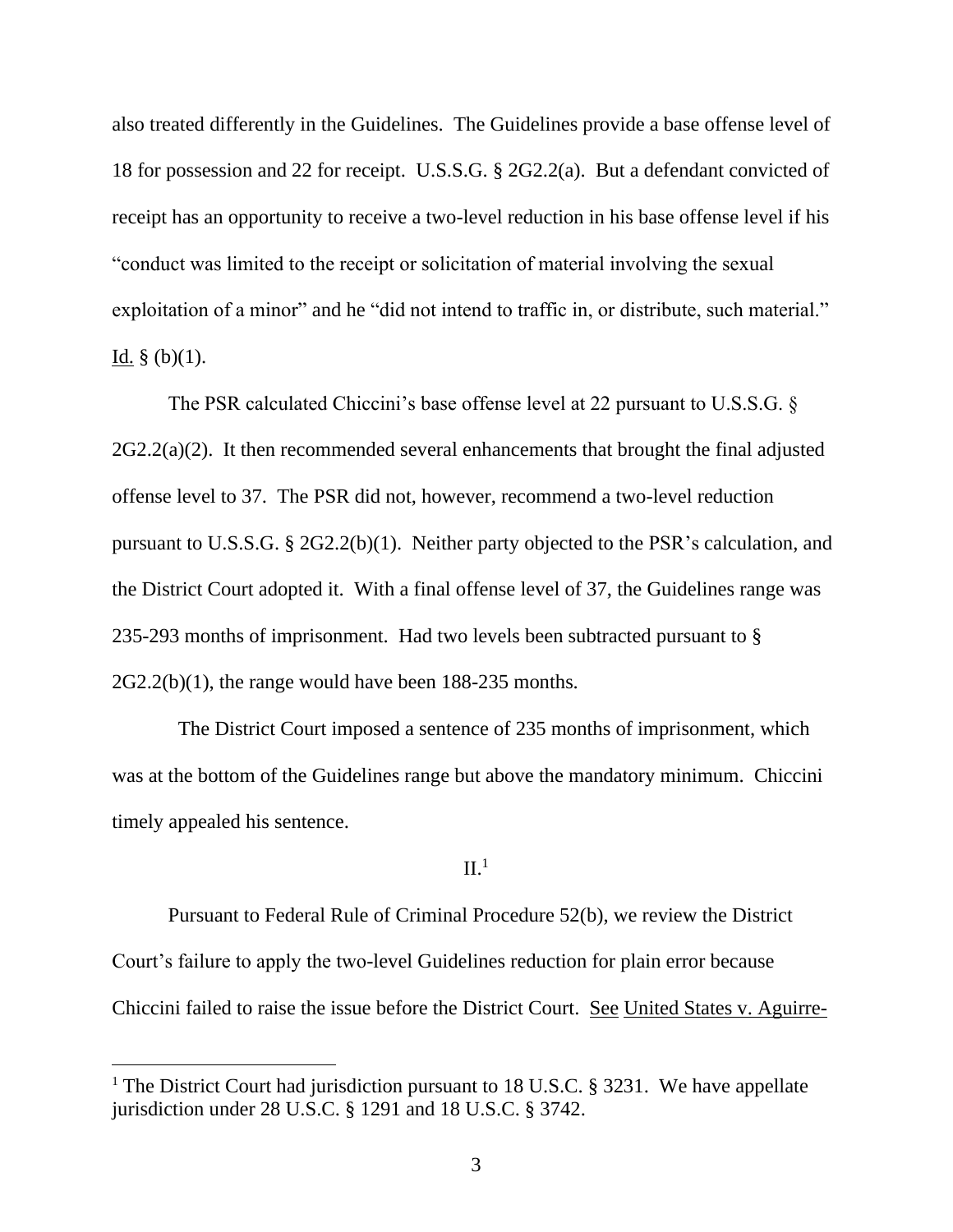Miron, 988 F.3d 683, 687 (3d Cir. 2021). Under plain-error review, the defendant must demonstrate that there is: "(1) an error, (2) that is plain, and (3) that the plain error affects his substantial rights." Id. In most cases, the phrase, affects substantial rights "means" that the error must have been prejudicial: [i]t must have affected the outcome of the district court proceedings." United States v. Olano, 507 U.S. 725, 734 (1993). Once all three prongs are met, we may exercise our discretion to correct the error if it "seriously affects the fairness, integrity or public reputation of judicial proceedings." Rosales-Mireles v. United States, 138 S. Ct. 1897, 1905 (2018) (quoting Molina-Martinez v. United States, 578 U.S. 189, 914 (2016) (citations omitted)).

A district court must begin every sentencing by "correctly calculating the applicable Guidelines range." Gall v. United States, 552 U.S. 38, 49 (2007). We have emphasized that "a correct Guidelines calculation is crucial to the sentencing process . . . and have admonished that because the Guidelines still play an integral role in criminal sentencing . . . the entirety of the Guidelines calculation [must] be done correctly." United States v. Boney, 769 F.3d 153, 159 (3d Cir. 2014) (cleaned up).

Regardless of the ultimate sentence, an error in calculating the Guidelines range "can, and most often will, be sufficient to show a reasonable probability of a different outcome absent the error." Molina-Martinez, 578 U.S. at 198; see also United States v. Payano, 930 F.3d 186, 190 (3d Cir. 2019). With respect to the "fairness and integrity" portion of plain error review, the Supreme Court has made clear that the "risk of unnecessary deprivation of liberty particularly undermines the fairness, integrity, or public reputation of judicial proceedings in the context of a plain Guidelines error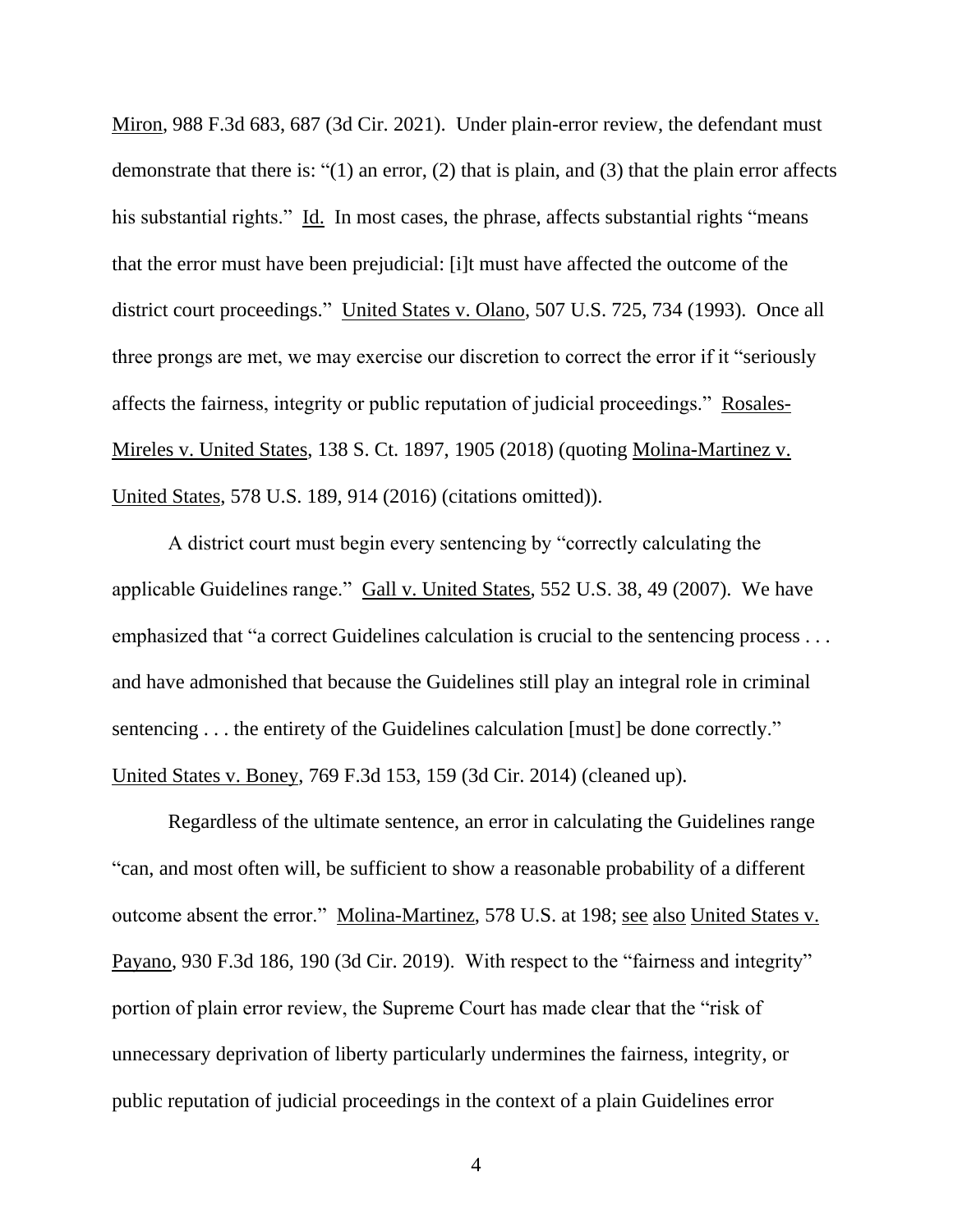because of the role the district court plays in calculating the range and the relative ease of correcting the error." Rosales-Mireles, 138 S. Ct. at 1908.

#### A.

The two-level reduction in § 2G2.2(b)(1) applies where "the evidence did not establish an intent to traffic or distribute the illicit images." United States v. Brown, 578 F.3d 221, 222 (3d Cir. 2009). Here, the Government failed to present any evidence that Chiccini intended to traffic or distribute the material. The Government submits that Chiccini "transported files from the Internet into his cloud account." Gov. Br. 20. But the act of downloading images into a personal cloud account, without more, does not demonstrate an intent to distribute, and in fact, defines the act of receiving or possessing the images. See United States v. Parmelee, 319 F.3d 583, 594 (3d Cir. 2003) ("[The defendant] downloaded, and therefore 'received' pornographic images from the internet"); see also United States v. Miller, 527 F.3d 54, 72 (3d Cir. 2008) (noting that possession is the lesser included offense of receipt). Based on the record, Chiccini's conduct was limited to receipt, and he should have received the two-level reduction in §  $2G2.2(b)(1)$ .

The Government argues that other Courts of Appeals have held that mere "transportation" of the materials is enough to disqualify a defendant from the two-level reduction because Section 2G2.2's commentary defines "distribution" as "any act, including possession with intent to distribute, production, transmission, advertisement, and transportation, related to the transfer of material involving the sexual exploitation of a minor." U.S.S.G. § 2G2.2 cmt. n.1 (emphasis added). The Government is correct that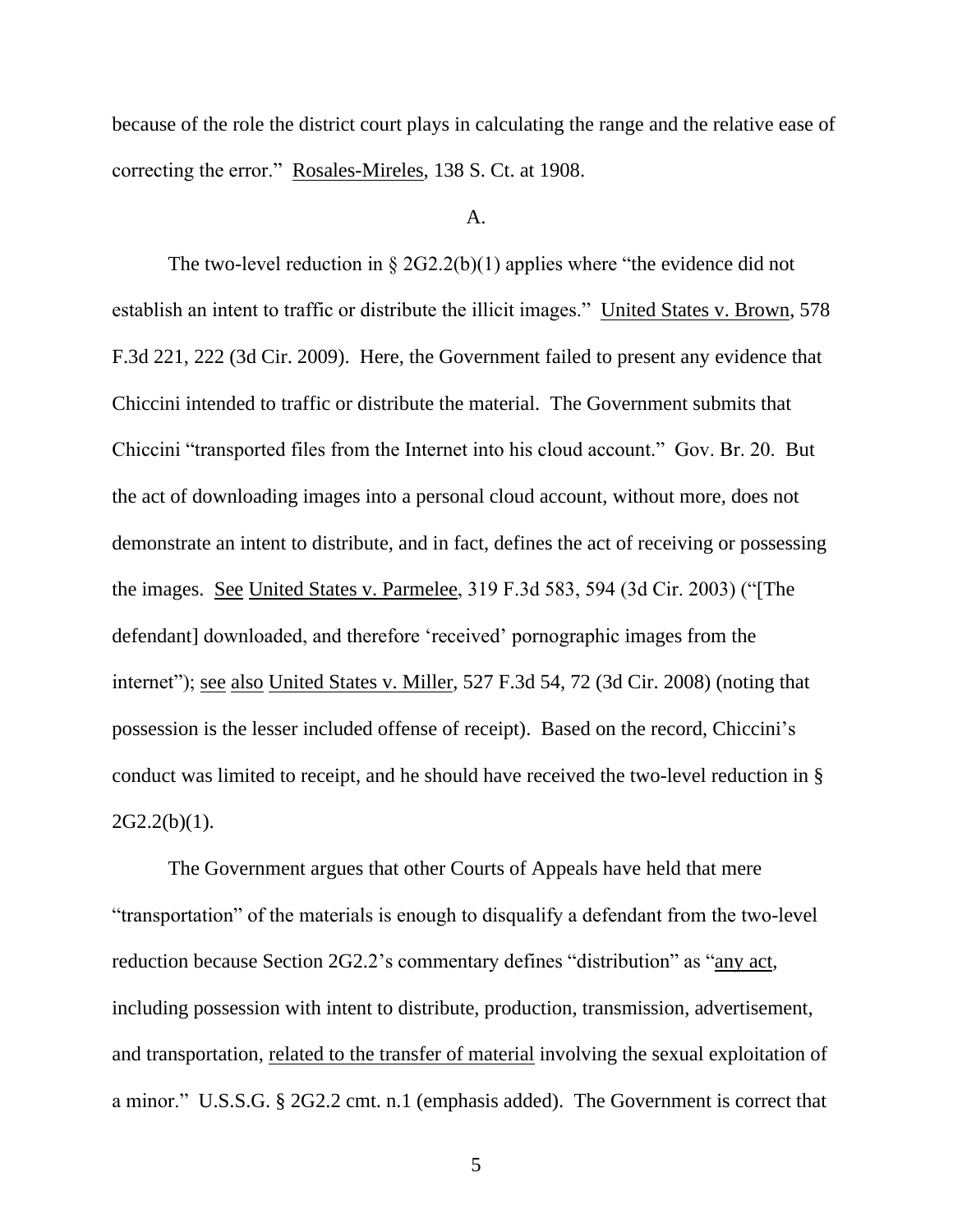several decisions have defined distribution or intent to distribute as including the "transfer" of material. See, e.g., United States v. Ramos, 695 F.3d 1035, 1041 (10th Cir. 2012) (holding that an act related to the transfer of child pornography constitutes distribution, including "when an individual uses a peer-to-peer network file-sharing program with knowledge that the program will deposit downloaded child-pornography files into a shared folder accessible to other users—e.g., rendering files only a mouseclick away"); United States v. Layton, 564 F.3d 330, 335 (4th Cir. 2009) (same); United States v. Fore, 507 F.3d 412, 415–16 (6th Cir. 2007) (holding that a defendant found in possession of printed images while driving from Florida to Ohio did not qualify for a two-level reduction).

We have yet to rule on whether "any act . . . related to the transfer of material" constitutes distribution for purposes of the two-level reduction in  $\S 2G2.2(b)(1)$ , and we need not do so in this case. Even if this Court adopted the rule that transportation or actions "related to the transfer" of material constitute distribution, the facts of record do not amount to transportation. The above cases involved defendants storing images in shared locations that are accessible to others (or, in the case of Fore, a defendant driving the material over state lines). Here, the only alleged "transportation" of images was Chiccini uploading the images to his personal Adobe Cloud account. Like any other personal account, Adobe Cloud requires private credentials, including a password, to access the stored files. In the age of cloud computing, the typical case of possessing or receiving child pornography will involve downloading the material from the internet and uploading it to some sort of private location. But this does not necessarily mean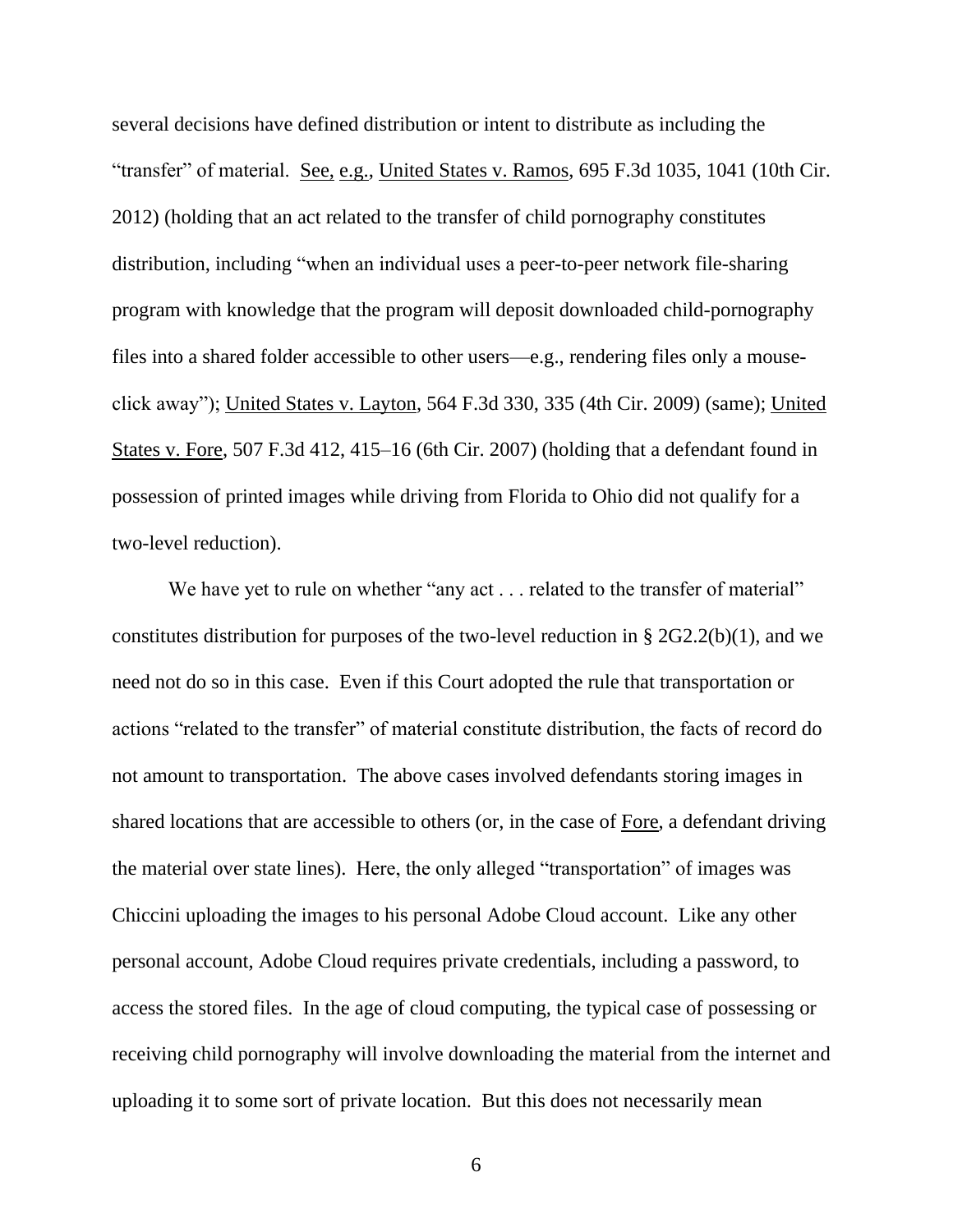transportation to a shared folder or network. In this case, there is no evidence that Chiccini uploaded the material to any sort of shared network or shared his Adobe Cloud credentials with anyone. Without more, Chiccini's conduct was "limited" to receiving the material, which he did by storing it in a private, password protected account.

### B.

We turn to whether relief is appropriate in this case. As discussed above, the District Court erred in failing to apply the two-level reduction in § 2G2.2(b)(1). We next determine if this error was plain. An error is "plain" if it is "clear or obvious." Aguirre-Miron, 988 F.3d at 688 (quoting Rosales-Mireles, 138 S. Ct. at 1904). The error "need not be clear or obvious under a 'perfectly analogous case,' or even under the case law of the circuit  $\ldots$ ." United States v. Scott, 14 F.4th 190, 198 (3d Cir. 2021) (quoting United States v. Irvin, 369 F.3d 284, 290 (3d Cir. 2004)) (citation omitted). Here, the plain language of the Guidelines directs courts to "decrease [the base offense level] by **2** levels" if a defendant was convicted of receipt but his "conduct was limited to the receipt or solicitation of material" and he "did not intend to traffic in, or distribute, such material." U.S.S.G.  $\S 2G2.2(b)(1)$ . Based on the current record, Chiccini's conduct was limited to "receipt" of material into a private account, and he did not intend to distribute that material. As a result, the error was plain. See Aguirre-Miron, 988 F.3d at 688 (holding that error was plain based on the "plain meaning of the  $\dots$  Guidelines"). Cf. United States v. Stinson, 734 F.3d 180, 187 (3d Cir. 2013) ("That error was clear in light of the plain language of the relevant Guidelines provision and the evidence before the District Court.").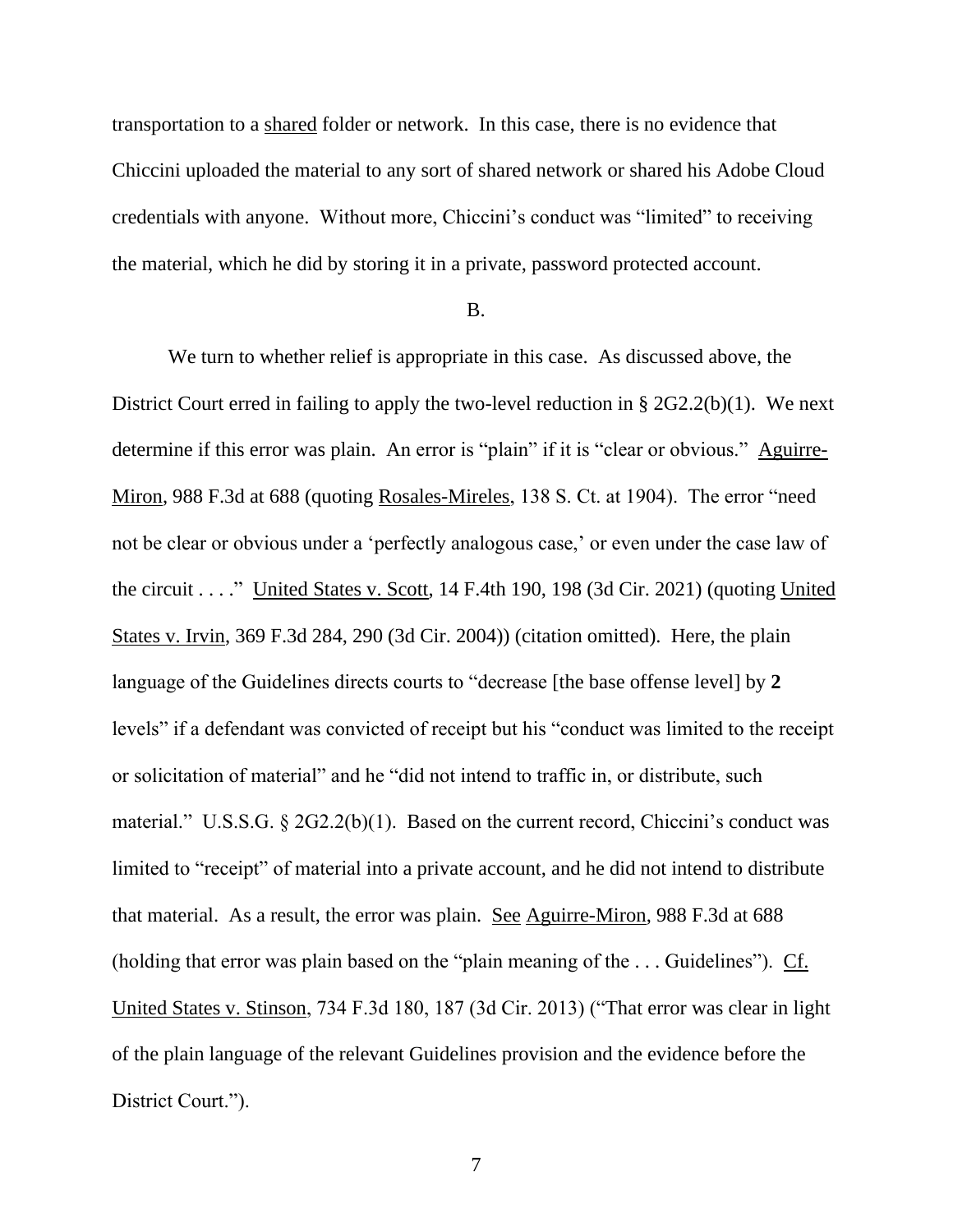We must also determine whether the plain error was prejudicial to Chiccini. To meet this prong, the defendant need only "'show a reasonable probability that, but for the error,' the outcome . . . would have been different." Rosales-Mireles, 138 S. Ct. at 1904– 05 (quoting Molina-Martinez, 578 U.S. at 194). In the context of sentencing, an incorrectly calculated Guidelines range "presumptively satisfies the prejudice prong of plain-error review because of its 'centrality' to a district court's sentence." Payano, 930 F.3d at 190 (quoting Molina-Martinez, 578 U.S. at 200). See also Aguirre-Miron, 988 F.3d at 689. The Supreme Court has held that "whether or not the defendant's ultimate sentence falls within the correct range<sup>[1]</sup>, the miscalculated Guidelines range "itself can, and most often will, be sufficient to show a reasonable probability of a different outcome absent the error." Molina-Martinez, 578 U.S. at 198. We have explained that, "'[a]bsent unusual circumstances,' the defendant need not show more than that he was sentenced under a plainly erroneous Guidelines range." Aguirre-Miron, 988 F.3d at 689 (quoting Molina-Martinez, 578 U.S. at 201). Thus, we begin with the presumption of prejudice. On top of this presumption, the fact that the District Court sentenced Chiccini to the bottom of the incorrect Guidelines range may indicate that Chiccini would have received a lower sentence if the District Court had calculated the range correctly. And the Government has not "point[ed] to parts of the record . . . to counter" the presumption of prejudice. Aguirre-Miron, 988 F.3d at 689. As a result, the error was prejudicial to Chiccini.

Having determined that the District Court committed plain error, we must decide whether to exercise our discretion to cure the error. Aguirre-Miron, 988 F.3d at 689;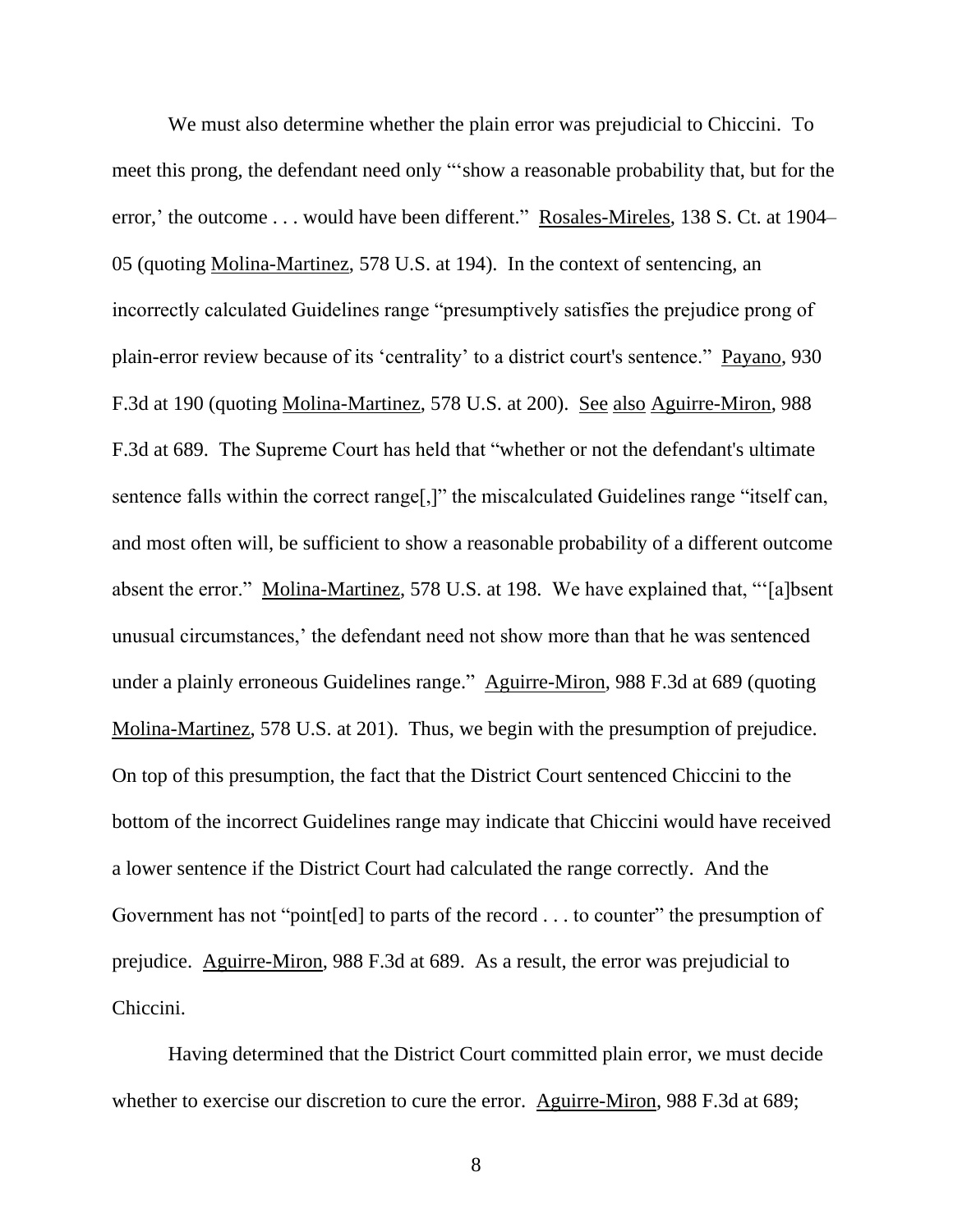Stinson, 734 F.3d at 184. We exercise this discretion "if the error seriously affects the fairness, integrity or public reputation of judicial proceedings." Rosales-Mireles, 138 S. Ct. at 1905. Here, the District Court sentenced Chiccini under an incorrect Guidelines' range. The "risk of unnecessary deprivation of liberty" to Chiccini based upon an incorrect Guidelines calculation undermines the fairness of the proceedings. Id. at 1908. See, e.g., United States v. Howell, No. 18-3216, 2021 WL 3163879, at \*5 (3d Cir. July 27, 2021) ("[H]ad the court correctly calculated the Guidelines range, [the defendant] would have been sentenced under a lower range, and a failure to correct this error will seriously affect the public reputation of judicial proceedings."). A "reasonable citizen" would rightly bear a "diminished view of the judicial process . . . if courts refused to correct obvious errors . . . that threaten to require individuals to linger longer in federal prison than the law demands . . . ." Rosales-Mireles, 138 S. Ct. at 1908 (quoting United States v. Sabillon-Umana, 772 F.3d 1328, 1333 (10th Cir. 2014)). Finally, correcting a sentencing error is not overly burdensome to the District Court. Aguirre-Miron, 988 F.3d at 690; Payano, 930 F.3d at 199. Considering these factors, we will exercise our discretion to cure the plain error. We will vacate Chiccini's sentence and remand for resentencing. 2

 $2$  Chiccini also asks for resentencing on the basis that his due process rights were violated when the District Court reviewed two victim impact statements from victims who did not appear in any of Chiccini's images. Because we will remand for resentencing due to the Guidelines calculation error, we decline to reach this issue.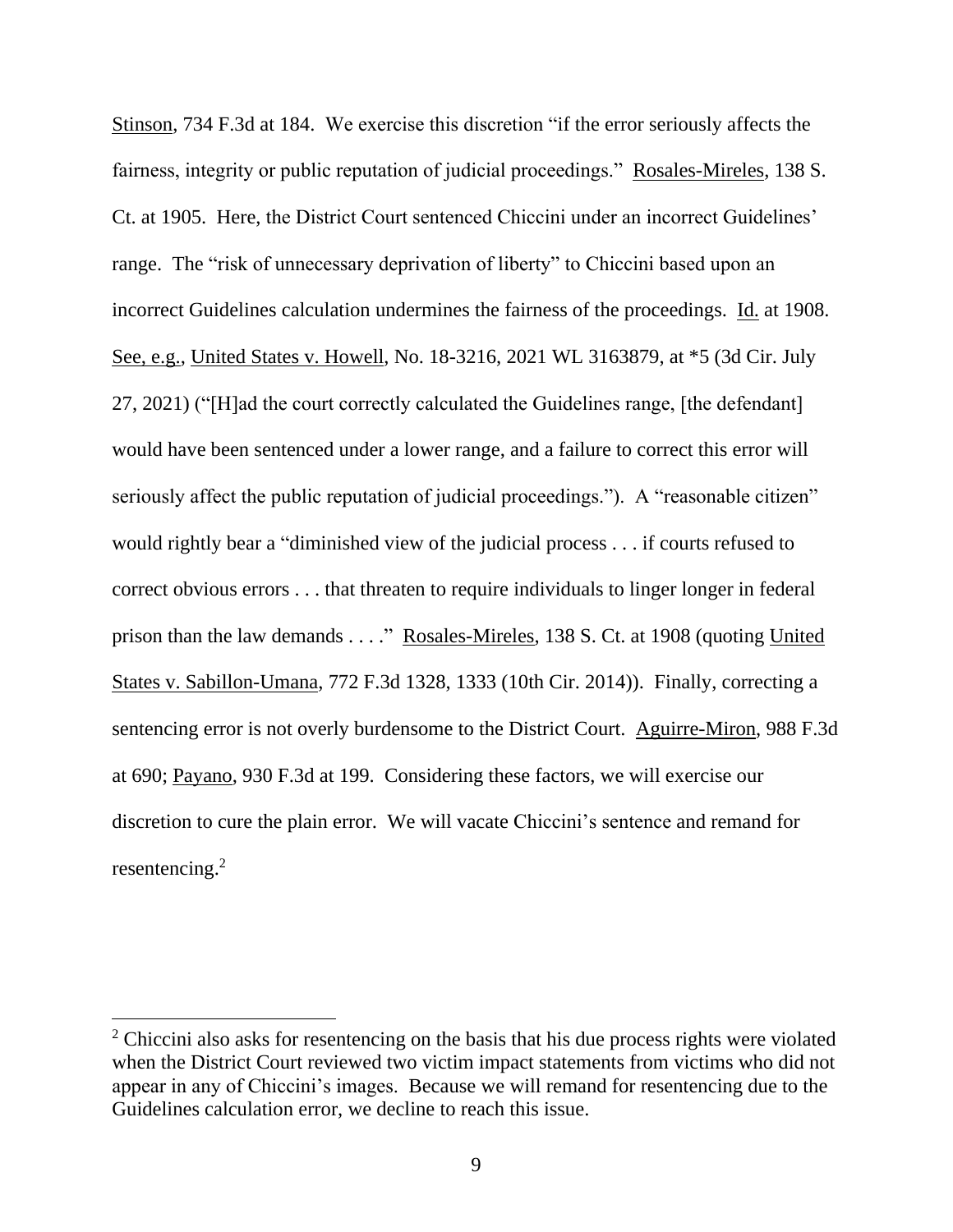For the foregoing reasons, we will vacate Chiccini's sentence and remand for resentencing.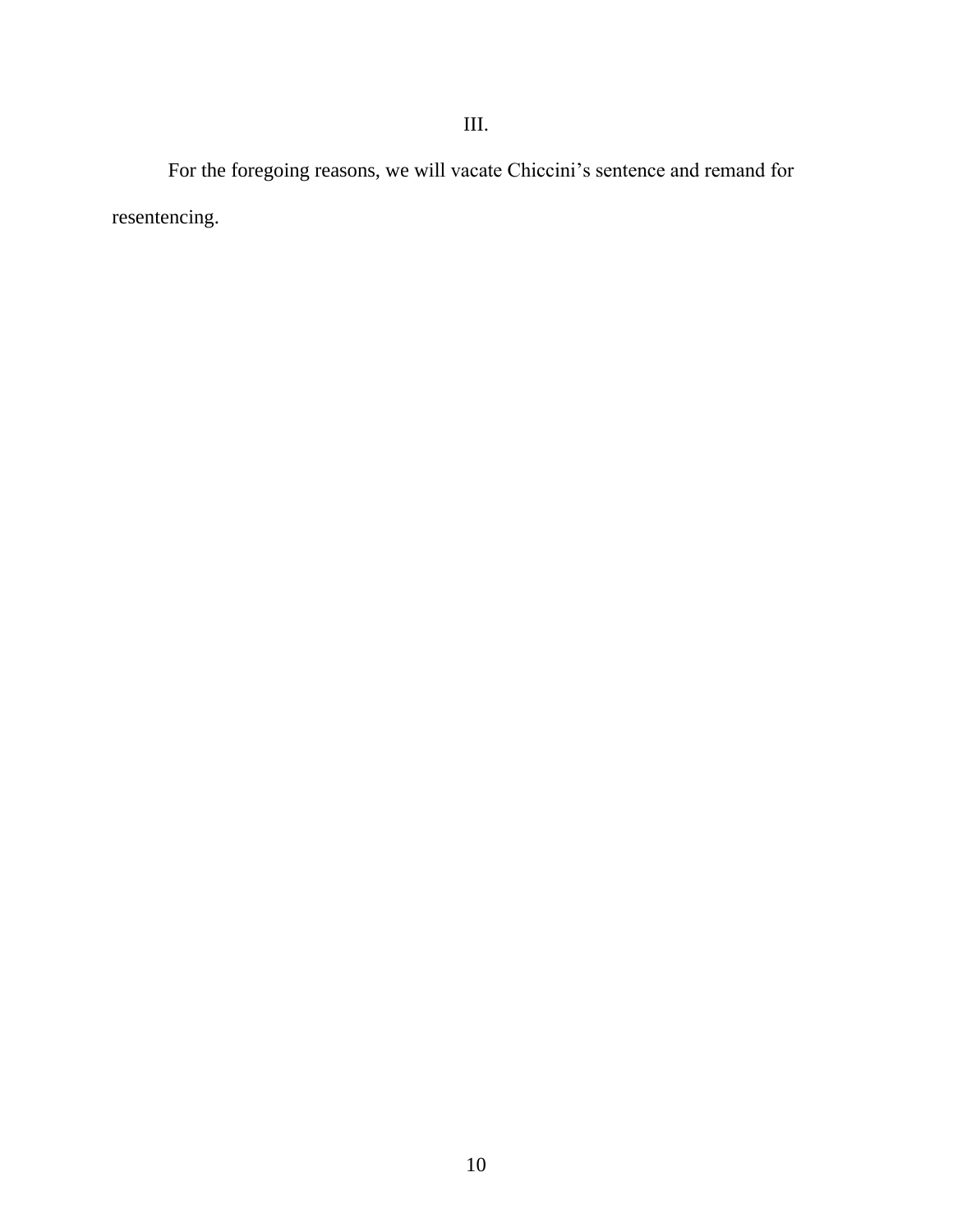### MATEY, *Circuit Judge*.

Respectfully, I reach a different conclusion based on the ordinary meaning of the Guidelines and conclude the District Court did not err, let alone plainly, by declining to apply § 2G2.2(b)(1) because Chiccini's conduct was not "limited to the receipt or solicitation of material involving the sexual exploitation of a minor."  $\S 2G2.2(b)(1)(B)$ . To determine whether a defendant's conduct was "limited to receipt or solicitation" the sentencing court must consider all "relevant conduct," including "all acts and omissions committed, aided, abetted, counseled, commanded, induced, procured, or willfully caused by the defendant." U.S.S.G. § 1B1.3(a)(1)(A). "The relevant criminal conduct need not be conduct with which the defendant was charged" nor even acts "over which the federal court has jurisdiction." United States v. Dickler, 64 F.3d 818, 831 (3d Cir. 1995) (citations omitted).

Here, the District Court recognized that Chiccini transported, through interstate

<sup>&</sup>lt;sup>1</sup> One of the two requirements applicable when, as here, the base offense level is 22. § 2G2.2(b)(1). Likely Chiccini also intended to "traffic in, or distribute" the abusive material. §  $2G2.2(b)(1)(C)$ . Uploading depictions of child abuse to an interstate cloud account, "relate[s] to the transfer [or transportation] of material involving the sexual exploitation of a minor," and so likely amounts to distribution. § 2G2.2 cmt. n.1. That is because the term "distribute" in  $\S 2G2.2(b)(1)(C)$  includes conduct broader than needed for distribution under § 2252(a)(2). United States v. Husmann, 765 F.3d 169, 175–76 (3d Cir. 2014). And "an *intent to distribute* is not required for an act to qualify as 'distribution' under § 2G2.2(b)." United States v. Ramos, 695 F.3d 1035, 1044 (10th Cir. 2012).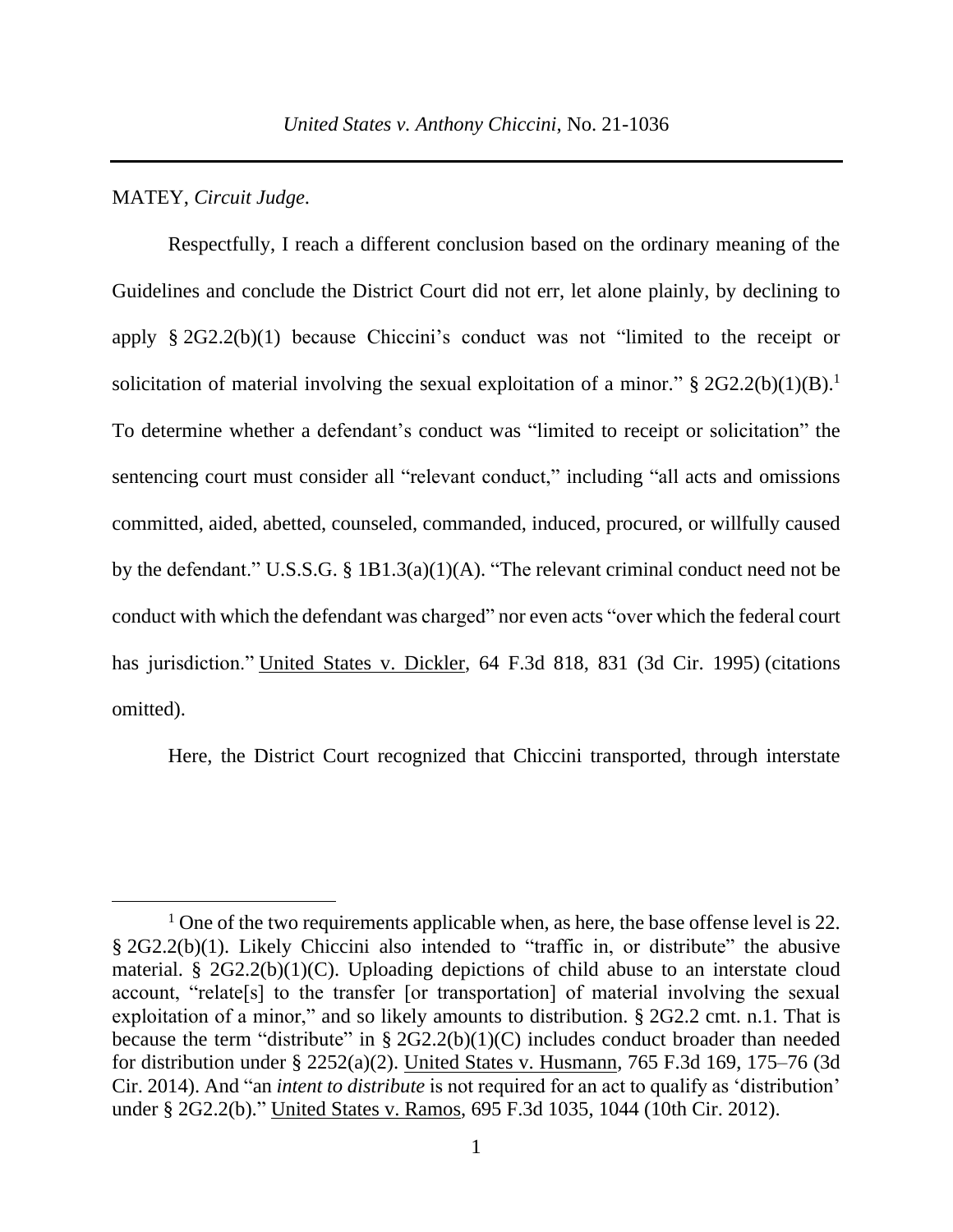commerce,<sup>2</sup> a massive collection of over 1,000 images documenting child abuse<sup>3</sup> into his Adobe cloud account. *See* 18 U.S.C. § 2252A(a)(1); United States v. Manzano, 945 F.3d 616, 633 (2d Cir. 2019) (Parker, J., concurring) (explaining interstate hosting of cloud computer storage satisfies the elements of transportation); see also United States v. Fall, 955 F.3d 363, 374–75 (4th Cir. 2020) (affirming conviction where defendant uploaded child pornography into a Dropbox account); United States v. Davis, 859 F.3d 429, 432, 434 (7th Cir. 2017) (defendant transported child pornography when he "knowingly uploaded the pornographic images to Shutterfly," an "online photo-sharing website"). This is a separate criminal offense beyond receipt, and "the simple fact that [Chiccini's] criminal conduct was not '*limited* to the receipt or solicitation of material involving the sexual exploitation of a minor,'...but also involved the interstate transportation of child pornography" precludes the sentence reduction. United States v. Fore, 507 F.3d 412, 415 (6th Cir. 2007). These uncontested facts<sup>4</sup> were enough to allow the District Court to

<sup>&</sup>lt;sup>2</sup> In cloud storage accounts "files are stored in a shared pool of computer resources on the Internet, accessible from any computer. Users do not download and install applications on their own device or computer; all processing and storage is maintained by the [remote] cloud server." Audrey Rogers, From Peer–to–Peer Networks to Cloud Computing: How Technology Is Redefining Child Pornography Laws*,* 87 St. John's L. Rev. 1013, 1032–33, 1048 (2013).

<sup>&</sup>lt;sup>3</sup> As the Supreme Court explained, so-called "child pornography" is a misnomer, as the images are "intrinsically related to the sexual abuse of children" and a "permanent record of the children's participation" in sexual exploitation. New York v. Ferber, 458 U.S. 747, 759 (1982). See also Adrian Vermeule, Common Good Constitutionalism 171 (2022) ("Child pornography tears at the very fabric of natural human order in ways that cannot be accounted for in a narrow calculus of immediate harms in production or use.").

<sup>4</sup> Chiccini raised no objection to this fact, App. 32–33, and concedes that he "stor[ed] digital images presumably obtained elsewhere online in an Adobe cloud account." Opening Br. 25.